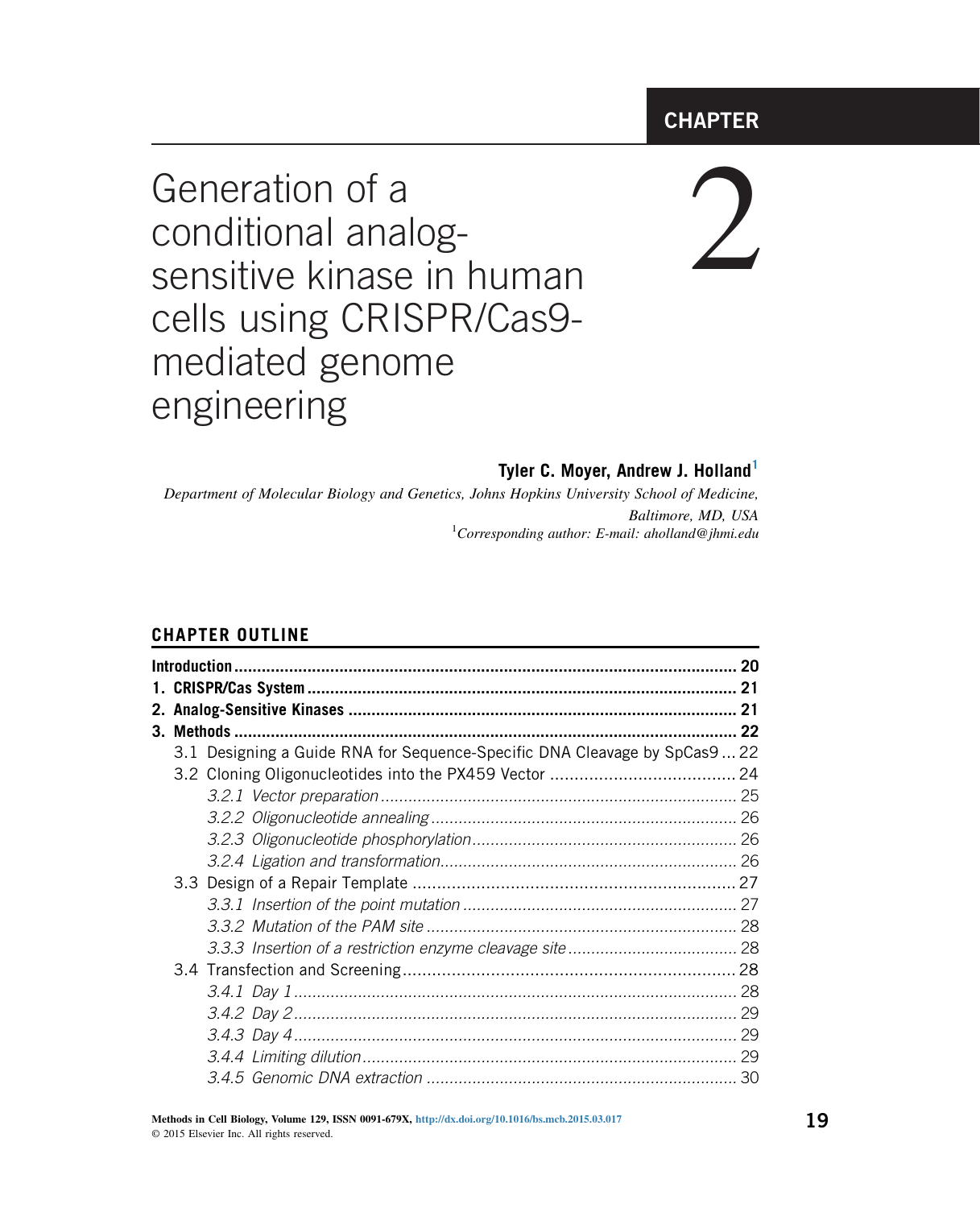# **Abstract**

The ability to rapidly and specifically modify the genome of mammalian cells has been a long-term goal of biomedical researchers. Recently, the clustered, regularly interspaced, short palindromic repeats (CRISPR)/Cas9 system from bacteria has been exploited for genome engineering in human cells. The CRISPR system directs the RNA-guided Cas9 nuclease to a specific genomic locus to induce a DNA double-strand break that may be subsequently repaired by homology-directed repair using an exogenous DNA repair template. Here we describe a protocol using CRISPR/Cas9 to achieve bi-allelic insertion of a point mutation in human cells. Using this method, homozygous clonal cell lines can be constructed in  $5-6$  weeks. This method can also be adapted to insert larger DNA elements, such as fluorescent proteins and degrons, at defined genomic locations. CRISPR/Cas9 genome engineering offers exciting applications in both basic science and translational research.

# **INTRODUCTION**

Genome engineering is a term used to describe the process of making specific, targeted alterations in the genome of a living organism. Genome engineering exploits the repair of a DNA double-strand break (DSB) through the endogenous pathway of homologous recombination (HR). By providing an exogenous DNA repair template that contains homology to the targeted site, it is possible to exploit the HR machinery to create defined alterations close to the site of a DSB. However, mammalian genomes comprise billions of base pairs and there is a low probability of a spontaneous DSB occurring close to the region to be targeted; as a consequence, desired recombination events occur extremely infrequently ([Capecchi, 1989\)](#page-15-0). A major breakthrough came with the demonstration that targeted DSBs greatly increase the frequency of homology-directed repair (HDR) at a specific locus ([Choulika, Perrin,](#page-15-0) [Dujon, & Nicolas, 1995; Plessis, Perrin, Haber, & Dujon, 1992; Rouet, Smih, &](#page-15-0) [Jasin, 1994; Rudin, Sugarman, & Haber, 1989\)](#page-15-0). This discovery has spurred the development of programmable endonucleases that can be exploited to promote site-specific cleavage of the genome.

Zinc finger nucleases (ZFNs) and transcription activator-like effector nucleases (TALENs) are artificial restriction enzymes produced by fusing customizable DNA binding domains to the sequence-independent nuclease domain of the restriction enzyme Fok1 [\(Boch et al., 2009; Christian et al., 2010; Miller et al., 2007, 2011;](#page-15-0)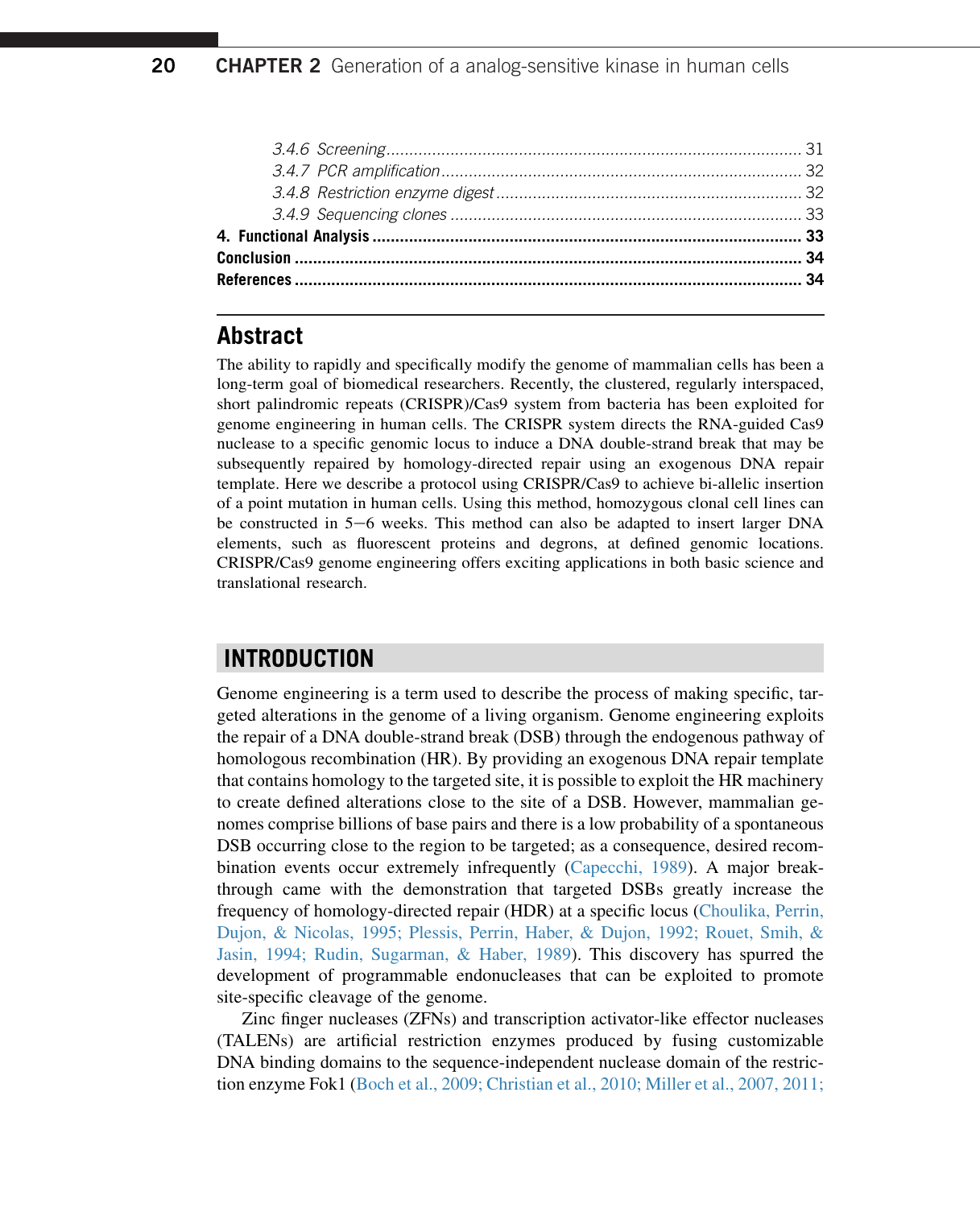[Moscou & Bogdanove, 2009; Urnov et al., 2005\)](#page-15-0). Fok1 requires dimerization for its activity, and thus a pair of ZFNs or TALENs is required to bind to opposite strands of DNA on either side of a target site to allow Fok1 dimerization and DNA cleavage. While ZFNs and TALENs have been shown to be capable of creating targeted DNA breaks and introducing genomic sequence changes through HDR, difficulties in protein design and synthesis proved to be a barrier to their widespread use ([Hsu, Lander, & Zhang, 2014\)](#page-16-0).

# **1. CRISPR/Cas SYSTEM**

Recently, a new tool based on clustered, regularly interspaced, short palindromic repeats (CRISPR) systems from bacteria have been exploited for genome engineering in human cells and have generated considerable excitement ([Hsu et al., 2014\)](#page-16-0). CRISPR systems have the distinct advantage of using RNA-guided nuclease activity to target cleavage of DNA and thereby eliminate the need for protein engineering and optimization.

CRISPR/Cas modules were identified in bacteria as part of an adaptive immune system that enables hosts to recognize and cleave foreign invading DNA (Horvath  $\&$ [Barrangou, 2010; Marraffini & Sontheimer, 2010\)](#page-16-0). CRISPR modules comprise arrays of short nucleotide repeats interspersed with unique spacers that share homology with foreign phage or plasmid DNA. Of the three CRISPR/Cas systems that have evolved in bacteria, the type II system is the simplest and involves only three components: a processed RNA that is complementary to the spacers, known as a CRISPR-RNA (crRNA), a trans-activating tracrRNA that hybridizes to the crRNA, and the Cas9 nuclease. The crRNA and the tracrRNA form an RNA double-strand structure that directs Cas9 to generate DSBs at a site complementary to the targeting region of the crRNA ([Brouns et al., 2008; Deltcheva et al., 2011; Garneau et al.,](#page-15-0) [2010\)](#page-15-0). The RNA components of the CRISPR/Cas9 system (the crRNA and the tracrRNA) can be combined into a singular guide RNA (gRNA) [\(Jinek et al.,](#page-16-0) [2012\)](#page-16-0). The gRNA directs Cas9 to induce DSBs in the genome of cells at sites complementary to a  $\sim$  20 base pair targeting sequence in the gRNA. The simplicity of these RNA-guided nucleases has allowed scientists to repurpose the CRISPR/ Cas9 system to create site-specific DNA breaks in a variety of eukaryotic cells ([Cong et al., 2013; Mali et al., 2013](#page-15-0)).

# **2. ANALOG-SENSITIVE KINASES**

Nearly one-third of the proteome is subject to phosphorylation by protein kinases. Adenosine triphosphate (ATP)-competitive small molecule inhibitors are powerful tools for probing the function of kinases in living cells. However, many kinases possess a similar catalytic core, and thus achieving specificity in inhibiting kinase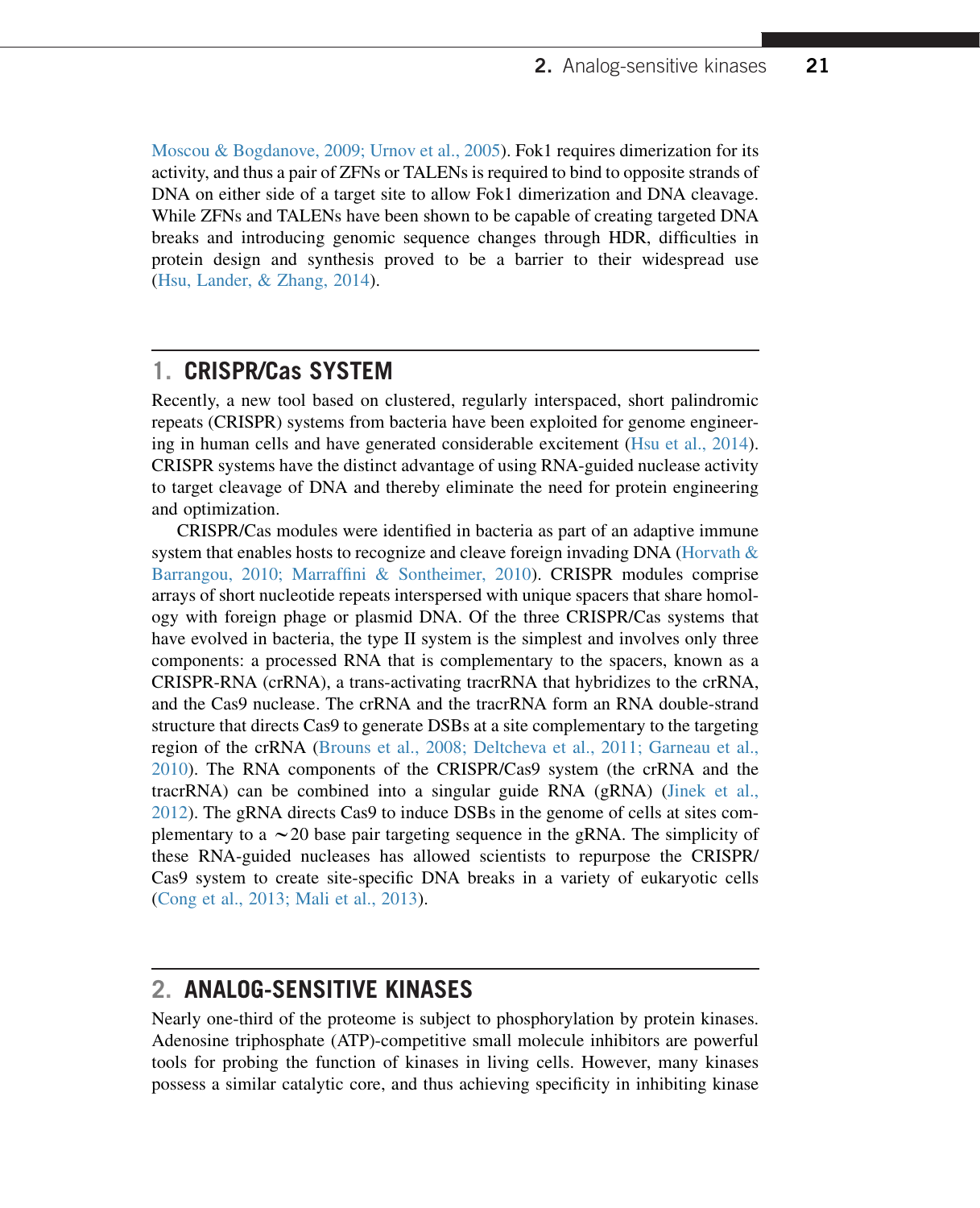activity in cells is a major challenge. One method to overcome this limitation is to exploit a chemical genetic strategy in which a kinase is engineered to accept ATP analogs that are not efficiently utilized by wild-type kinases. These engineered kinases are referred to as analog-sensitive (AS) kinases ([Bishop et al., 2000\)](#page-15-0). This is achieved through the mutation of a bulky hydrophobic 'gatekeeper' amino acid in the ATP binding pocket to a smaller amino acid (alanine or glycine) (to identify the gatekeeper residue for a kinase see <http://sequoia.ucsf.edu/ksd>) ([Liu et al., 1999](#page-16-0)). An AS kinase can be specifically inhibited with generic nonhydrolyzable bulky ATP analogs, allowing rapid and reversible control of kinase activity in cells. Despite broad utility, the use of the AS kinase approach in mammalian cells has been hampered by the difficulty of functionally replacing an endogenous kinase with appropriate levels of an AS kinase. The development of CRISPR/Cas9 offers a facile method for introducing AS mutations into endogenous mammalian kinases.

Here, we outline a method for using CRISPR/Cas9 genome engineering to introduce an AS point mutation in a single step into both alleles of Polo-like kinase 4 (Plk4). This protocol can be used to introduce point mutations into any target gene of choice and could also be adapted to insert larger DNA elements, such as fluorescent proteins and degrons, at defined genomic locations.

#### **3. METHODS**

#### **3.1 DESIGNING A GUIDE RNA FOR SEQUENCE-SPECIFIC DNA CLEAVAGE BY SpCas9**

The CRISPR/Cas9 system is capable of generating targeted DSBs in the genome of mammalian cells. The Streptococcus pyogenes (Sp) CRISPR/Cas9 system is the most widely used system and will be the focus of this protocol. The specificity of SpCas9 targeting is determined by a 20-nucleotide (nt) targeting sequence within the gRNA that is complementary to the genomic target sequence. The genomic target sequence must precede an "NGG" sequence known as the protospacer adjacent motif (PAM), which is necessary for target cleavage, but is not encoded within the gRNA ([Figure 1\)](#page-4-0) [\(Mojica, Diez-Villasenor, Garcia-Martinez, & Almendros, 2009; Shah,](#page-16-0) [Erdmann, Mojica, & Garrett, 2013\)](#page-16-0). The PAM sequence has evolved to ensure that the CRISPR/Cas9 system does not self-target the CRISPR modules in the bacterial genome [\(Shah et al., 2013](#page-17-0)). SpCas9 usually cleaves the DNA 3-nt upstream of (i.e.,  $5'$  to) the PAM to produce a blunt-ended DSB [\(Figure 1\)](#page-4-0). Breaks can either be repaired by HDR or through error-prone nonhomologous end-joining (NHEJ) pathway, which usually introduces insertions and deletions (InDels) of bases at the cut site.

Several plasmid constructs are available for SpCas9/gRNA expression in mammalian cells. In our experiments we have used the PX459 vector (available from Addgene, vector #62988), which enables expression of a gRNA, SpCas9, and a puromycin resistance gene from a single vector. In this section we describe how to design a gRNA to direct cleavage at a specific genomic site.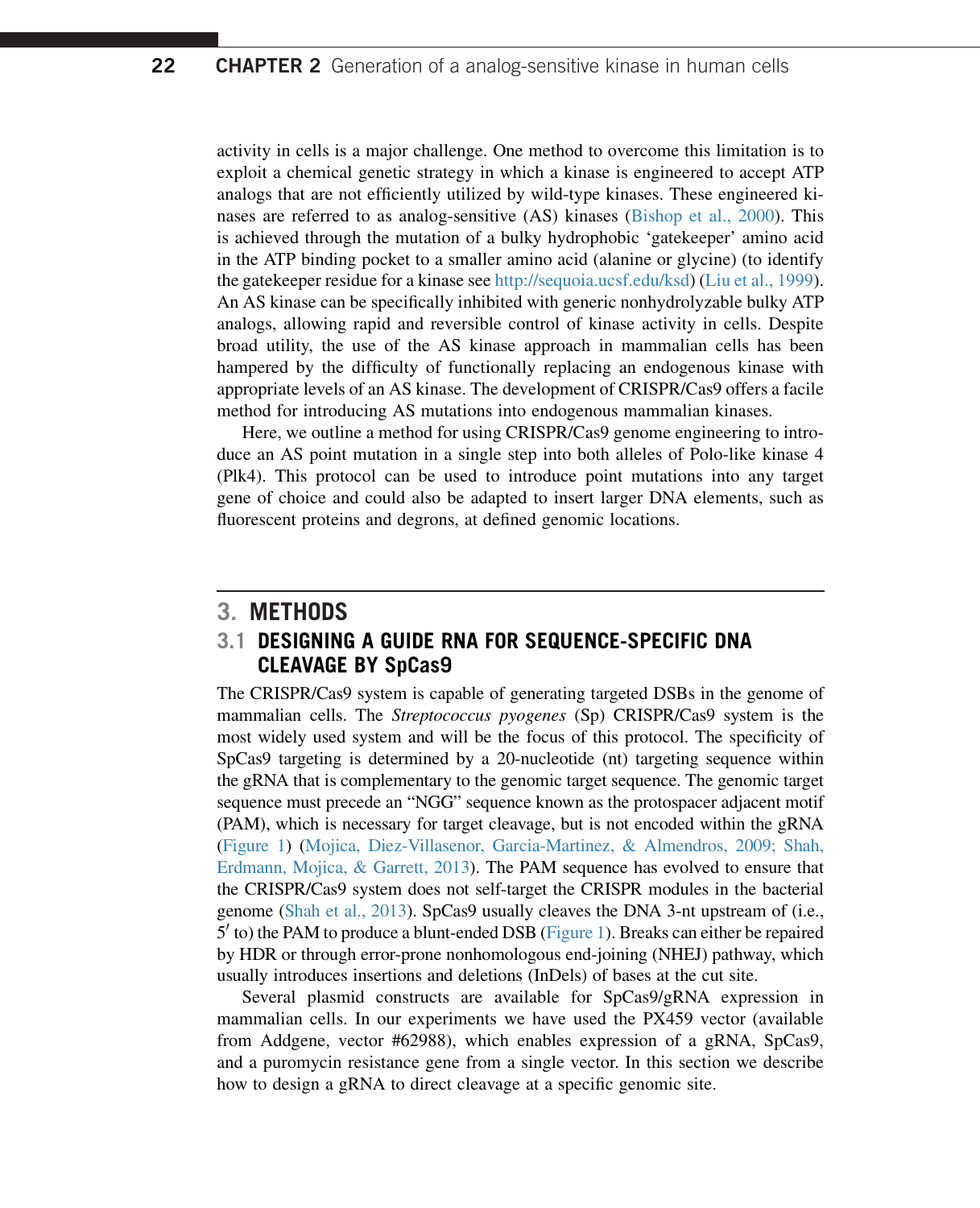<span id="page-4-0"></span>



SpCas9 nuclease is directed to a specific locus through base-pairing of the targeting sequence (underlined) of its associated guide RNA (gRNA) with a genomic target sequence. The genomic target sequence is followed by a protospacer-adjacent motif (PAM, red (light gray in print versions)) that is required for SpCas9 recognition and cleavage. Double-stranded cleavage usually occurs three base pairs upstream of the PAM. The double-strand break (DSB) may be repaired through homology directed repair (HDR) using an exogenously supplied repair template that contains a mutation of interest (green (dark gray in print versions)). Inserting a second mutation (blue (dark gray in print versions)) in the PAM prevents additional rounds of SpCas9/ gRNA cutting at this locus. Asterisks represent locations of point mutations in the repair template.

- **1.** Download the genomic sequence of the target gene from the National Center for Biotechnology Information ([http://www.ncbi.nlm.nih.gov/gene\)](http://www.ncbi.nlm.nih.gov/gene).
- **2.** Identify the codon for the amino acid that will be mutated and copy a sequence of 50 nucleotides on either side of the desired mutation.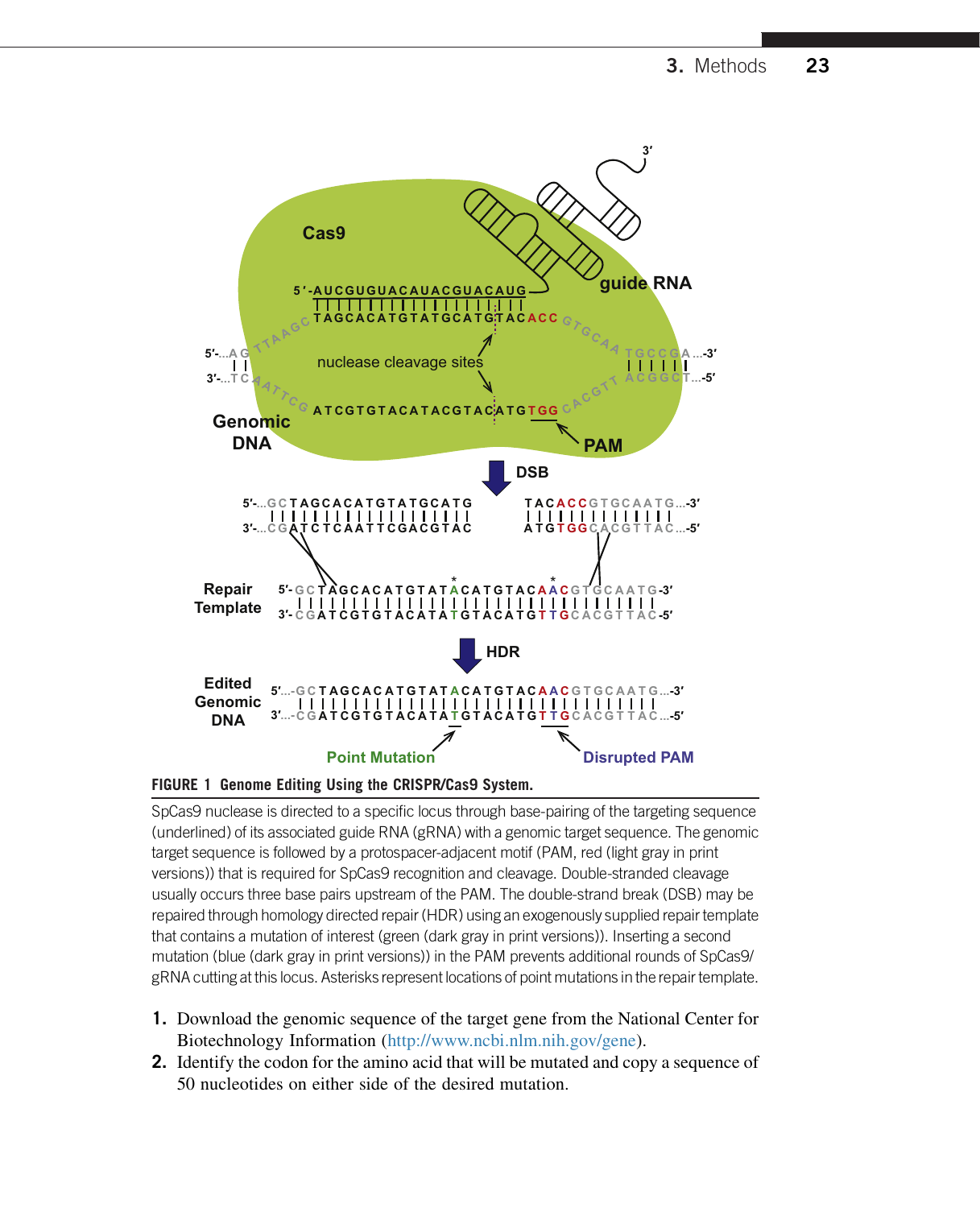- **3.** Visit [crispr.mit.edu](http://crispr.mit.edu) and paste the copied sequence into the query box. Select "other region" as the sequence type and choose the correct target genome. Click "Submit Query" and then select "Guides & offtargets." Results may take some time to appear as the program searches the genome database.
- **4.** The results will show a rank-ordered list of the potential genomic targets for gRNA recognition. All of the 20-nt genomic target sites are followed at the  $3'$  end by a PAM shown in green. Choice of gRNA targeting sequence depends on two main parameters: (1) HDR efficiency decreases as the distance between the desired mutation and the site of the DSB increases; therefore, the site of genomic target cleavage should be as close as possible to the site of the introduced mutation. (2) gRNAs can direct SpCas9 cleavage of nonidentical target sequences in the genome, possibly resulting in the introduction of undesired mutations. For each selected gRNA, a list of "off-target" binding sites is shown along with the position of mismatches within the gRNA sequence. gRNAs with higher "quality scores" have a greater predicted target specificity. For a detailed analysis of the effect of mismatches on gRNA recognition, see [Hsu et al. \(2013\)](#page-16-0). We recommend choosing a gRNA that has at least four base pair mismatches to any other sequence in the genome and promotes cutting at  $\langle 20$ -nt from the site of the intended mutation. For some genomic target sequences, it is not possible to achieve these parameters. In this case we select the highest scoring gRNA that directs cutting within 20-nt on either side of the desired mutation site.
- **5.** We recommend selecting two to three gRNAs and testing each for cleavage efficiency using the  $\text{SURVEYOR}^{\circledR}$  Mutation Detection Kit (Transgenomic), as described in [Ran et al. \(2013\)](#page-16-0).
- **6.** Copy the 20-nt sequence of the genomic target sequence. The PX459 vector uses a U6 promoter to transcribe the gRNA and this requires that a G be the first nucleotide in the transcript. In cases where the genomic target sequence does not begin with a G, append an extra G at the  $5'$  end of the gRNA.
- **7.** Generate the reverse complement of the genomic target sequence (including the  $5'$  G if it was added) ([Figure 2\(A\)\)](#page-6-0).
- **8.** Add the overhang sequence  $5'$ -CACC-3' to the  $5'$  end of genomic target and the sequence  $5'$ -AAAC-3' to the  $5'$  end of the reverse complement ([Figure 2\(A\)\)](#page-6-0). These sequences will produce the correct overhangs for cloning into the PX459 vector.
- **9.** Order single-stranded DNA oligonucleotides for the two sequences generated in Step 8.

# **3.2 CLONING OLIGONUCLEOTIDES INTO THE PX459 VECTOR**

The PX459 vector contains two BbsI cleavage sites that allow for the insertion of annealed oligonucleotides containing the gRNA target sequence. BbsI cleaves DNA outside of its recognition site to produce overhangs complementary to those added in Step 8 above. Below we describe how to clone the gRNA into the PX459 expression vector.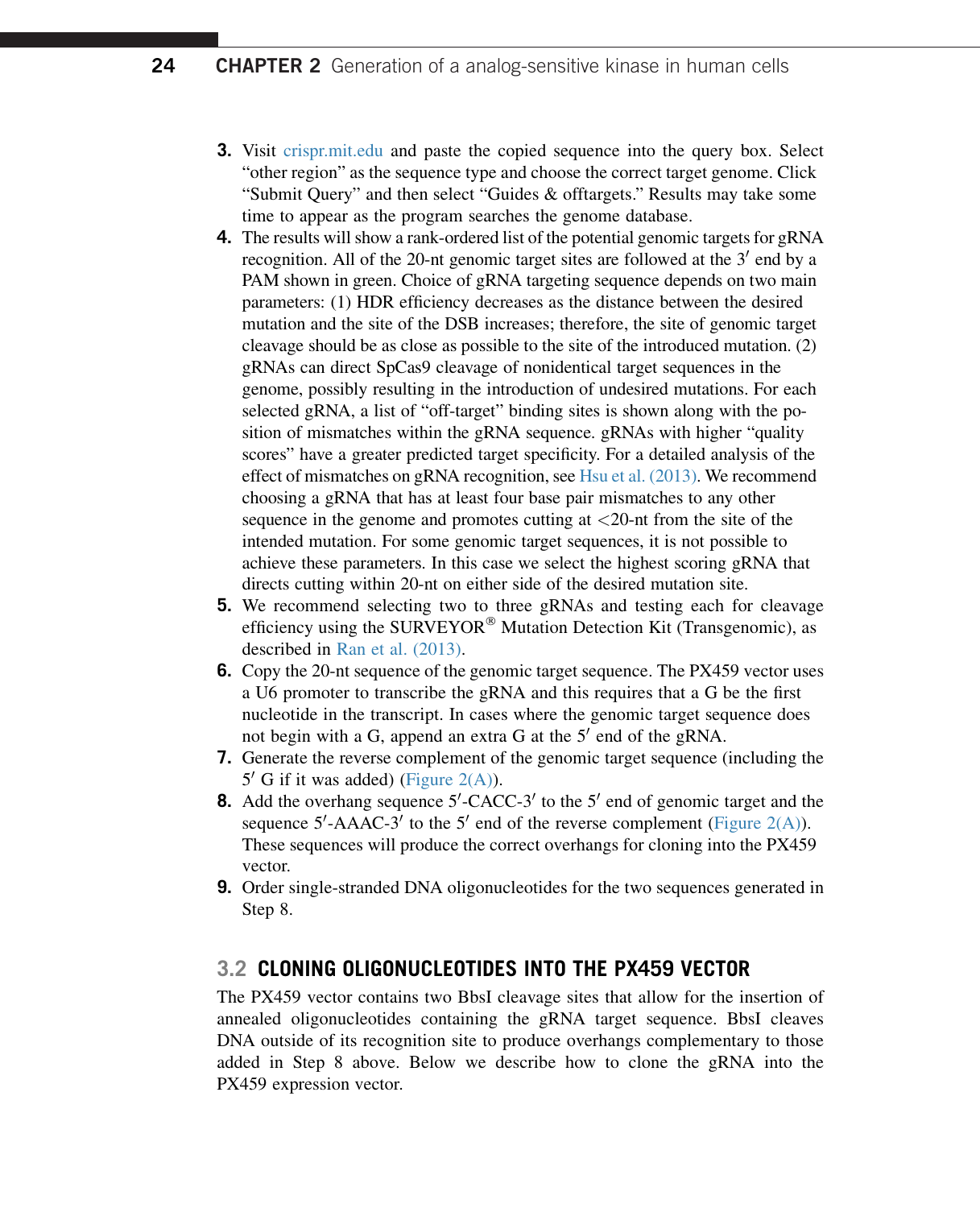<span id="page-6-0"></span>

#### **FIGURE 2 Guide RNA and Repair Template Design.**

(A) A Plk4 genomic target sequence (underlined) is chosen due to the close proximity of the cut site to the desired mutation (gatekeeper residue L89G, green (gray in print versions)). The PAM site required for SpCas9/gRNA cleavage (red (light gray in print versions)) lies immediately downstream of the genomic target sequence. The 5' end of the genomic target sequence must start in a G for efficient transcription from the U6 promoter on the PX459 vector. When the genomic target sequence does not begin with a G, this must be added to the gRNA targeting sequence (blue (dark gray in print versions)). To clone the gRNA targeting sequence into the BbsI-digested PX459 vector, the sequence 5'-CACC-3' must be added onto the 5' end of the genomic target sequence and the sequence 5'-AAAC-3' must be added onto the reverse complement of the genomic target sequence. (B) The PIk4<sup>AS</sup> repair template contains the gatekeeper residue mutation (L89G), a PAM site mutation, and introduces an AflIII restriction site to facilitate identifying clones that have undergone HDR (all mutations are shown in green (light gray in print versions)). Note that the PAM mutation and restriction enzyme recognition site insertion do not alter the coding sequence.

#### **3.2.1 Vector preparation**

- **1.** Digest 1  $\mu$ g of the PX459 vector with BbsI for 2 h at 37 °C.
- **2.** To remove terminal phosphates, add 0.1 µL of calf intestinal phosphatase (CIP) to the reaction and incubate at  $37 \text{ °C}$  for 30 min. Since the two overhangs produced following BbsI digestion are not complementary this step is not required, but can reduce background.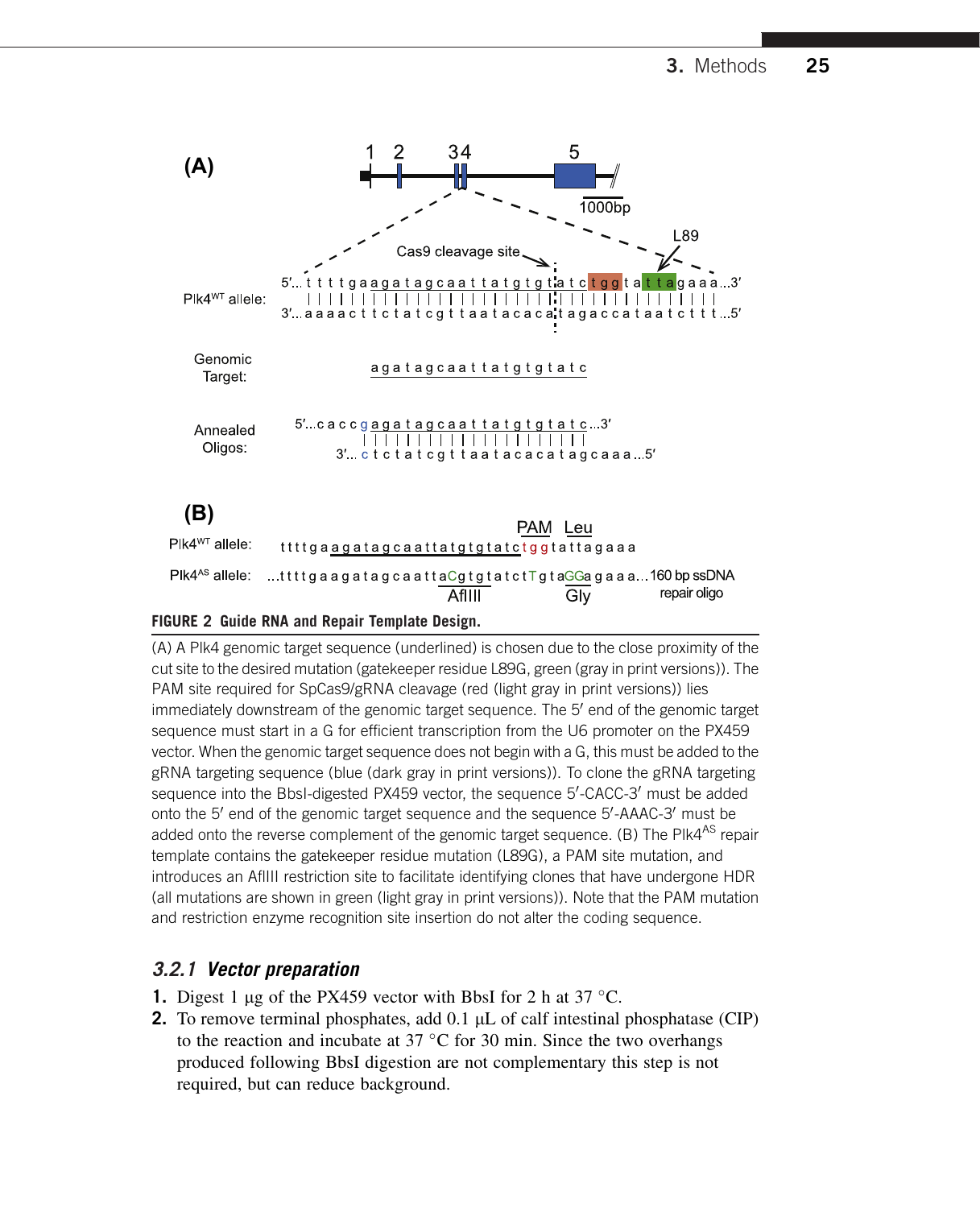**3.** Purify the cut vector using a standard polymerase chain reaction (PCR) cleanup kit. Note that BbsI digestion of PX459 produces a small 22-nt fragment that will pass through the column, leaving a 9153-nt, linear piece of vector DNA. The purified linear vector can be stored at  $-20$  °C until ready for use.

#### **3.2.2 Oligonucleotide annealing**

- **4.** Combine:
	- **a.** 43 µL of H<sub>2</sub>O of molecular biology grade.
	- **b.** 1  $\mu$ L of each oligonucleotide from a 100  $\mu$ M stock.
	- **c.** 5 µL of New England Biolabs Buffer 3 [\(www.neb.com/](http://www.neb.com/)).
- **5.** Anneal oligonucleotides in a thermocycler with the following protocol:
	- **a.** 4 min at 95 °C.
	- **b.** 10 min at 70  $^{\circ}$ C.
	- **c.** Cool to  $4^{\circ}$ C at  $1^{\circ}$ C/min.

Annealed oligonucleotides can be stored at  $-20$  °C until ready for use.

#### **3.2.3 Oligonucleotide phosphorylation**

We use T4 polynucleotide kinase (PNK) from New England Biolabs to add terminal phosphates to the annealed oligonucleotides.

- **6.** Combine:
	- **a.** 5  $\mu$ L of H<sub>2</sub>O of molecular biology grade
	- **b.**  $2 \mu L$  of the annealed oligonucleotides from above
	- **c.** 1 µL of T4 PNK buffer ([www.neb.com](http://www.neb.com))
	- **d.** 1  $\mu$ L of ATP (10 mM stock)
	- **e.**  $1 \mu L$  of T4 PNK ([www.neb.com\)](http://www.neb.com)
- **7.** Allow reaction to proceed in a thermocycler with the following protocol:
	- **a.** 30 min at 37 °C
	- **b.** 10 min at 70 $\degree$ C (to inactivate PNK)
	- **c.** Quick cool to 4 °C

Phosphorylated oligonucleotides can be stored at  $-20$  °C until ready for use.

#### **3.2.4 Ligation and transformation**

We use a 2X stock of Takara T4 DNA Ligase (DNA ligation kit, Version 2.1) and homemade TOP10 competent cells.

- **8.** In a 0.5 mL tube, combine the following:
	- **a.** 1  $\mu$ L BbsI digested vector
	- **b.** 4  $\mu$ L phosphorylated annealed oligonucleotides
	- **c.** 5 μL 2X Takara T4 ligase
- **9.** As a control, set up the same reaction as above but substitute  $4 \mu L$  of molecular biology grade  $H_2O$  for the oligonucleotides.
- **10.** Allow ligation to proceed for 1 h at room temperature.
- **11.** Hand-thaw a frozen aliquot of competent bacteria and keep on ice.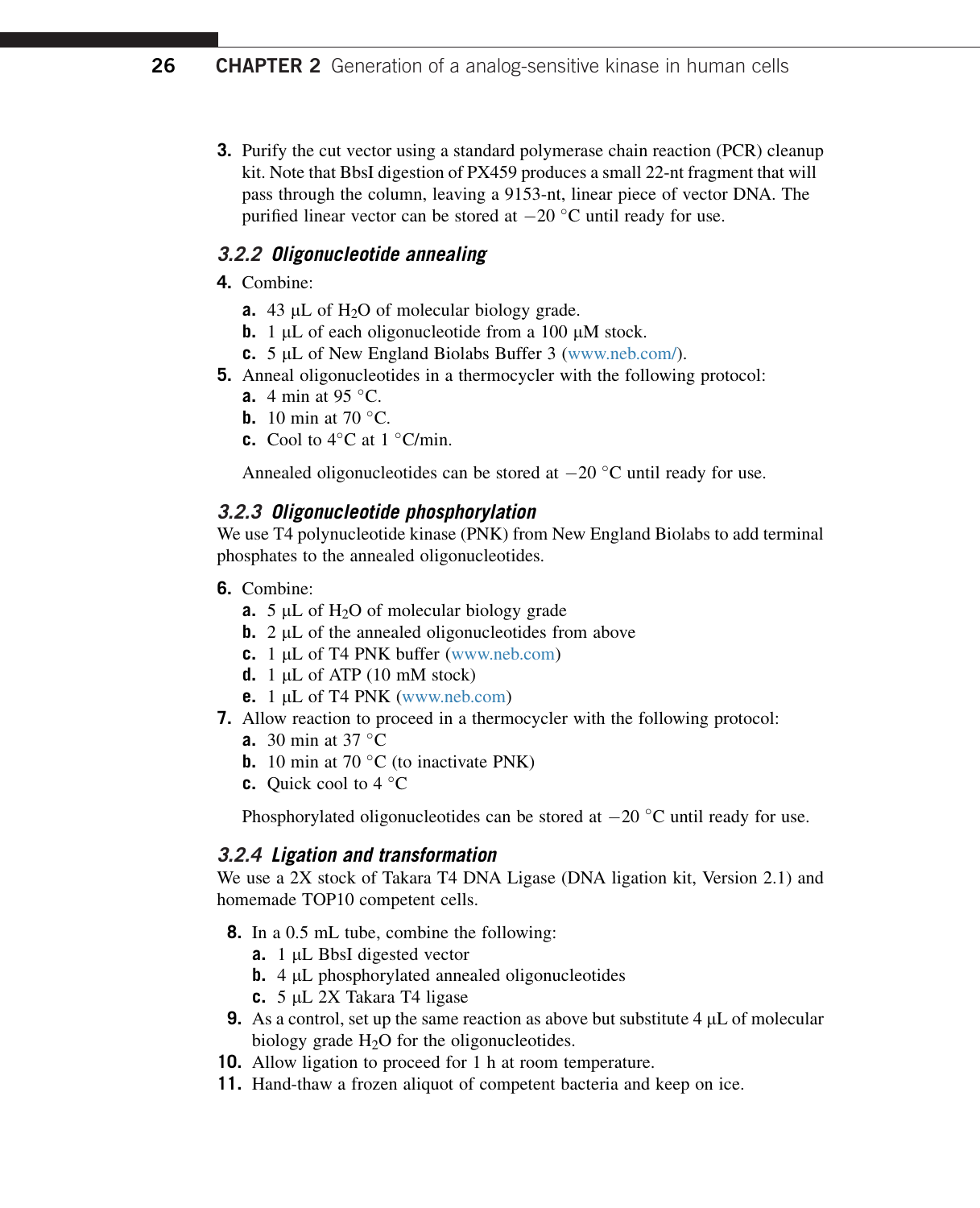- **12.** Add the entire 10 µL reaction mixture to the competent bacteria and incubate on ice for  $20-30$  min.
- **13.** Heat shock the bacteria for 1 min at 42  $^{\circ}$ C and return to ice for at least 1 min.
- **14.** Plate the bacteria on prewarmed ampicillin (or carbenicilin) agar plates and incubate at 37  $\mathrm{^{\circ}C}$  for 16 h. A successful ligation should produce few (if any) colonies on a control (vector alone) plate and many-fold more colonies on an experimental (vector with insert) plate.
- **15.** Select a colony from the experimental plate and prepare a  $1-5$  mL culture in lysogeny broth containing ampicillin. Shake at  $37 \text{ °C}$  for at least 16 h and perform a plasmid purification as normal.
- **16.** To check for correct oligonucleotide insertion, sequence the plasmid using the U6 forward primer (5'-ACTATCATATGCTTACCGTAAC-3').
- **17.** PX459 plasmid DNA containing a correctly cloned gRNA can be stored at  $-20$  °C until ready for use.

#### **3.3 DESIGN OF A REPAIR TEMPLATE**

HDR can be exploited to generate defined edits at the site of a DSB introduced by SpCas9. As a substrate for HDR, cells are provided with an exogenous repair template containing the desired alteration. Repair templates can be single-stranded (ssDNA) or double-stranded DNA (dsDNA) with homology arms flanking the cut site. ssDNA repair templates have higher efficiency of HDR than identical dsDNA templates ([Lin, Staahl, Alla, & Doudna, 2014](#page-16-0)). Therefore, for small insertions or point mutations we use single-stranded oligonucleotides with approximately 80 nucleotides of homology on either side of the cut site (Figure  $2(B)$ ). The ssDNA repair template can be designed to be complementary to either the sense or antisense strand. Along with the desired modification, a repair template should also possess a mutation in the PAM site that will prevent re-cutting by SpCas9 after HDR. In addition, to simplify the downstream screening of cell line clones, we strongly recommend introducing a silent restriction site along with the desired mutation. In the example below, we outline the steps for designing the ssDNA oligonucleotide repair template for introducing a point mutation  $(Figure 2(B)).$  $(Figure 2(B)).$  $(Figure 2(B)).$ 

- **1.** Identify the specific site of cleavage by SpCas9 in the genomic target sequence. This will be 3-nts upstream of the PAM sequence (Figures 1 and  $2(A)$ ).
- **2.** Select 80 nucleotides on either side of the cut site to act as the homology for the repair template. Make the following three modifications to the sequence:

#### **3.3.1 Insertion of the point mutation**

**3.** Identify the codon for the amino acid to be mutated and change the sequence to code for a new amino acid.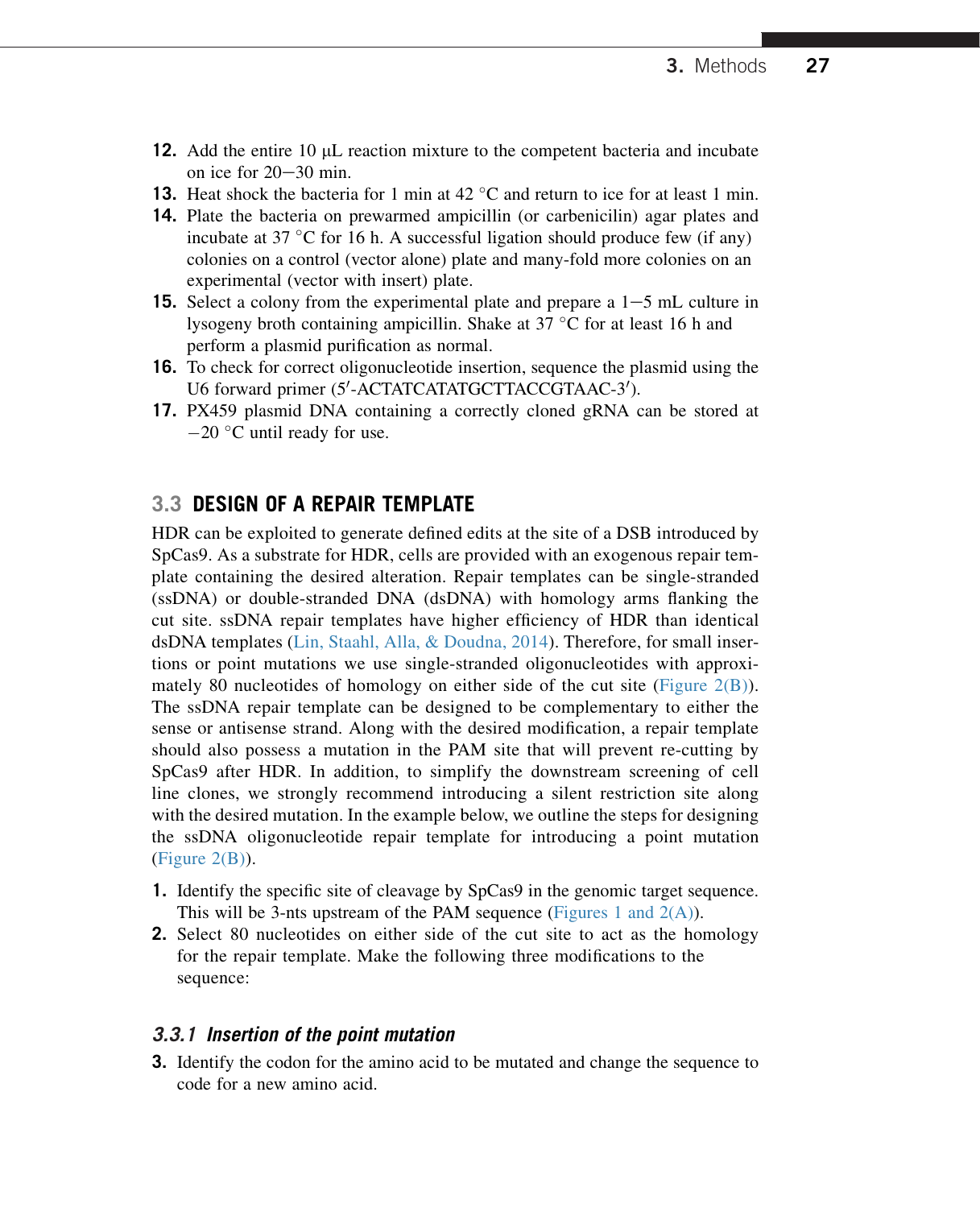#### **3.3.2 Mutation of the PAM site**

**4.** Identify the PAM in the repair template and replace one or both of the G bases with a C or T to create a silent mutation. For SpCas9, the "NGG" PAM sequence can be mutated to anything other than "NAG" to prevent SpCas9 cleavage [\(Hsu](#page-16-0) [et al., 2013; Jiang, Bikard, Cox, Zhang, & Marraffini, 2013\)](#page-16-0). If it is not possible to make a silent point mutation in the PAM sequence then at least four silent point mutations should be introduced into the targeting sequence of the gRNA to prevent re-cutting. On the whole, SpCas9 is less tolerant of mismatches that lie close to the PAM [\(Hsu et al., 2013\)](#page-16-0).

#### **3.3.3 Insertion of a restriction enzyme cleavage site**

To rapidly screen clonal cell lines (see below), it is desirable to introduce a silent restriction enzyme site into the repair template.

- **5.** Use the online restriction enzyme site finder WatCut, ([http://watcut.uwaterloo.](http://watcut.uwaterloo.ca/template.php) [ca/template.php](http://watcut.uwaterloo.ca/template.php)) to identify a region of the repair template that will allow the creation of a restriction enzyme site that does not change the coding sequence. Introduce the mutation into the repair template. To form a reliable marker to track insertion of the point mutation, the restriction site should be positioned as close as possible to the mutation. In addition, we recommend choosing a restriction enzyme that is not blocked by CpG methylation and shows good activity in a range of restriction enzyme buffers.
- **6.** Order the ssDNA repair oligonucleotide from IDT (<http://www.idtdna.com/site>). In our experience polyacrylamide gel electrophoresis purification is not necessary.

#### **3.4 TRANSFECTION AND SCREENING**

For genome editing experiments we recommend selecting a stably diploid cell line, as this simplifies the process of achieving homozygous gene targeting. While we have successfully targeted aneuploid cell lines using the CRISPR/SpCas9 system, determining the genotype of the resulting clones is more complex. Since puromycin is used to achieve rapid killing of cells that do not receive the PX459 expression vector, it is important that the chosen cell line is also puromycin sensitive. An alternative approach is to use the PX458 expression vector (available from Addgene, vector #48138) that co-expresses SpCas9, gRNA, and GFP, allowing fluorescent transfected cells to be directly sorted into individual wells of a 96-well plate.

There are a number of methods for delivering DNA to mammalian cells in culture. Here, we describe a method using Roche's X-tremeGENE 9 transfection reagent. Depending on the cell line to be used, other DNA delivery methods (e.g., nucleofection) may be required.

#### **3.4.1 Day 1**

**1.** Seed cells for transfection at  $2 \times 10^5$  cells/well in 2 mL of media in a six-well plate. Seed at least three wells per transfection, with one of these wells serving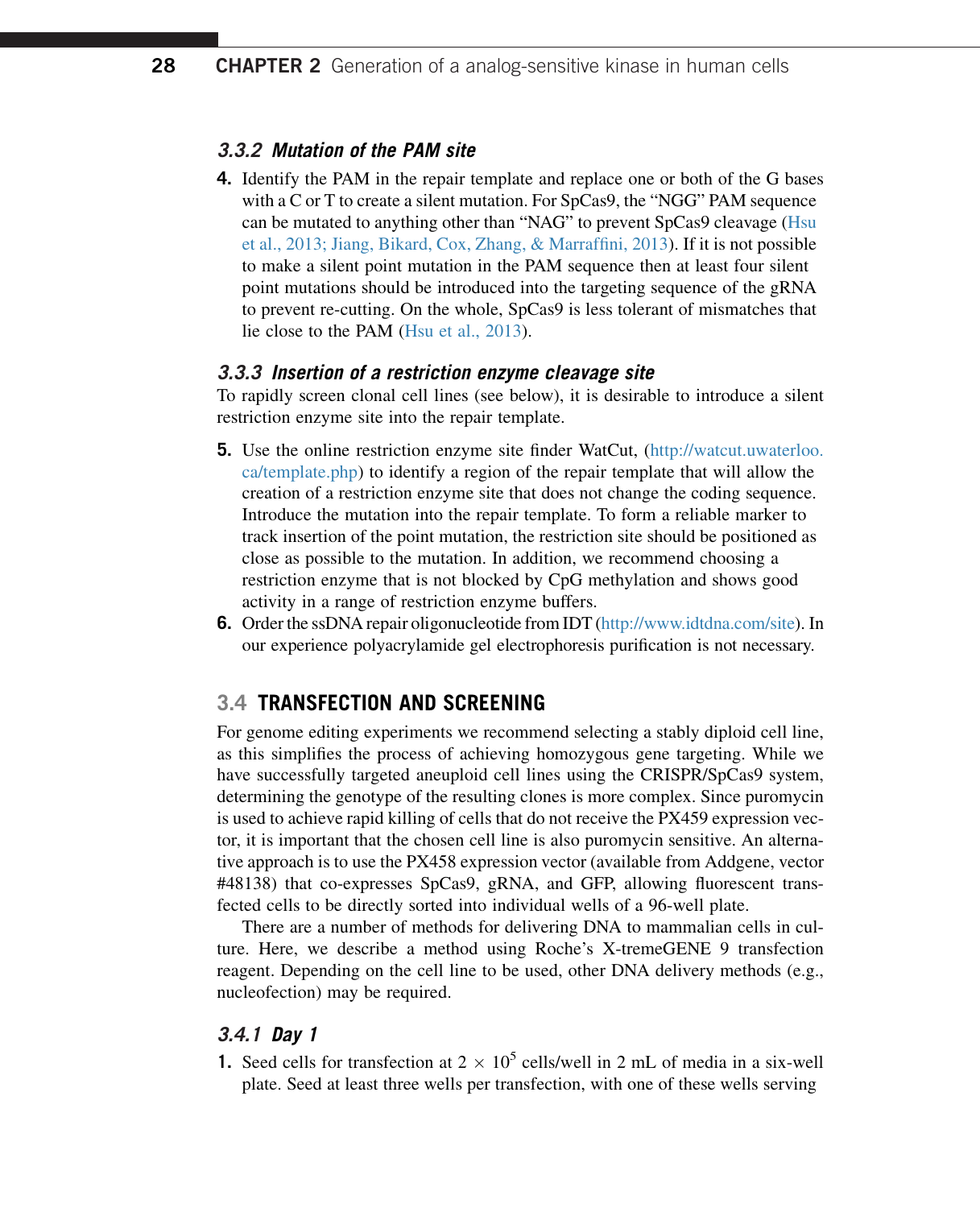as a nontransfected control. Transfections are carried out in the presence of serum and, if desired, antibiotics.

#### **3.4.2 Day 2**

- **2.** Change media on cells 30 min prior to transfection.
- **3.** In a 1.5 mL tube prepare the following for each transfected well in the order written below:
	- **a.** 100 µL serum-free media at room temperature
	- **b.** 3 µL X-tremeGENE 9 transfection reagents
	- **c.** 1 µg of total DNA (20:1 molar ratio of repair template:PX459 plasmid)
- **4.** Flick tube gently 10 times to mix.
- **5.** Incubate at room temperature for  $15-20$  min.
- **6.** Add the transfection mixture drop-wise to cells.
- **7.** Return cells to the incubator.

#### **3.4.3 Day 4**

The PX459 plasmid contains a puromycin resistance marker to select for transfected cells.

- **8.** Change media on all cells (including controls) with fresh media containing puromycin  $(1-5 \mu g/mL)$  is usually sufficient).
- **9.** Return cells to the incubator.

Cells in the untransfected control wells should all die within  $1-2$  days in puromycin. When all control cells are dead proceed with limiting dilution. Cells should not remain in puromycin more than  $2-3$  days as the PX459 plasmid does not integrate into the genome and resistance to puromycin is lost over time.

#### **3.4.4 Limiting dilution**

After puromycin selection, single-cell clones should be isolated and screened to identify those that have undergone HDR. Either single-cell sorting or dilution cloning may be used to isolate single cells. Below we outline how to obtain single clones using dilution cloning.

Cells are diluted into 96-well plates to obtain wells containing a single cell. Since the clonogenic survival of cell lines varies greatly, we recommend seeding multiple 96-well plates with varying cell densities (1, 5, 10, and 50 cells/well). A 96-well plate that has growth in 10% of the wells will have a  $\sim$ 90% probability of a given well having a single colony.

- **1.** Add 15 mL of puromycin-free media to a sterile reagent reservoir.
- **2.** Add the desired number of cells to the media. For example, to achieve 10 cells/ well, 1000 cells would be added to the media.
- **3.** Mix the cells in the media by pipetting up and down five times with a 10 mL pipette.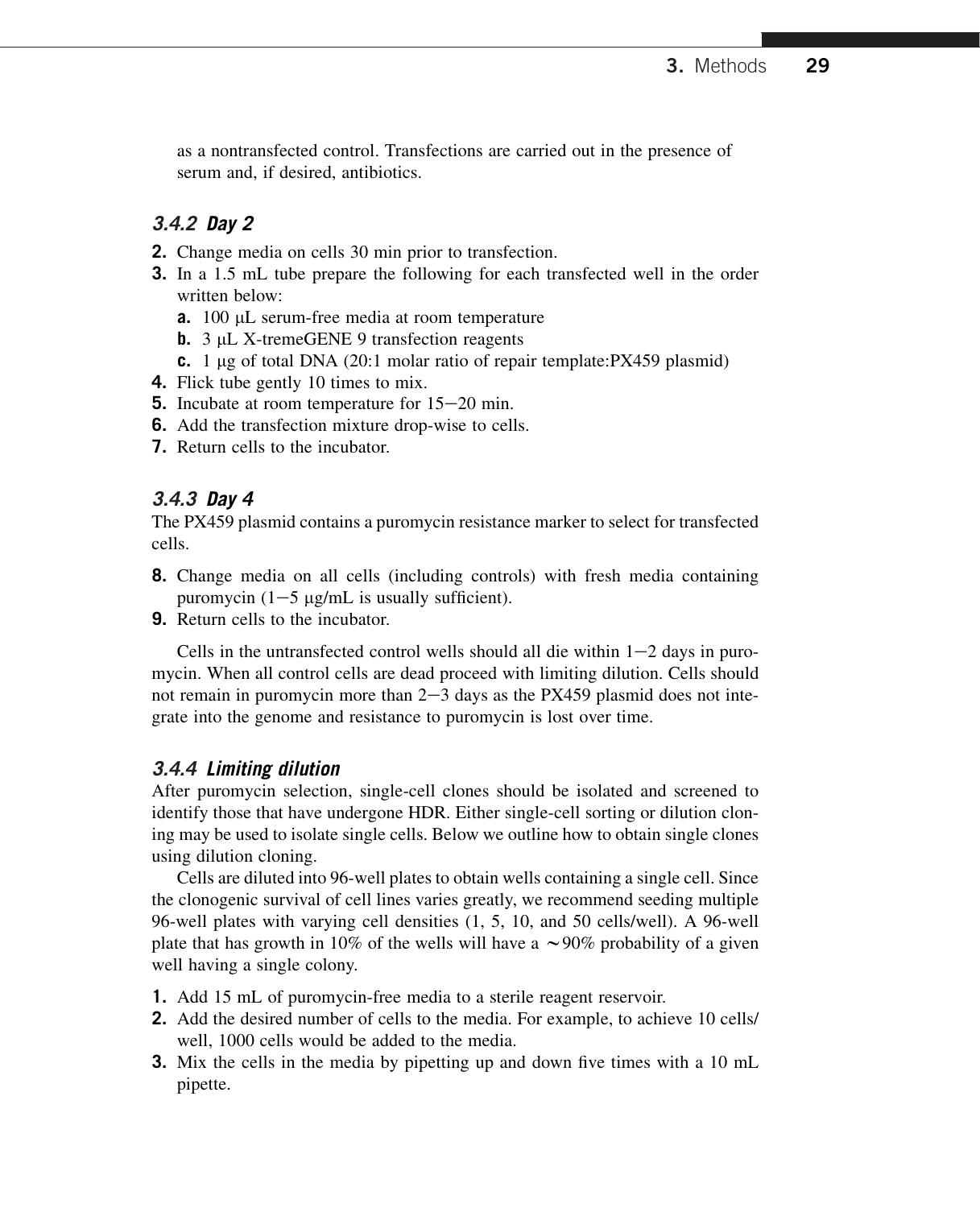- **4.** Using a multichannel pipette, add 150  $\mu$ L of media to each well of the 96-well plate.
- **5.** Repeat Steps 1–4 for each cell density.
- **6.** Wrap the 96-well plates in plastic film and return to the incubator.

It will take  $2-4$  weeks for single cell to grow into colonies large enough to isolate sufficient quantities of genomic DNA.

#### **3.4.5 Genomic DNA extraction**

To extract genomic DNA from a small number of clones, we use the Sigma GenElute Mammalian Genomic DNA Miniprep Kit (G1N350). For extracting genomic DNA from a large number of clones, we use a protocol adapted to use with 96-well plates and outlined below.

- **1.** Using a tissue culture microscope, identify wells containing a single colony. Transfer 96 individual clones into 24-well plates. Return cells to the incubator.
- **2.** When the clones are confluent, trypsinize cells in 200  $\mu$ L of 0.05% trypsin.
- **3.** Remove 160 µL of the trypsinized cell suspension and place into a single well of a 96-well plate with U-bottom wells.
- **4.** Add 1 mL of media to the cells remaining in the 24-well plates and return plates to the incubator.
- **5.** Spin the 96-well plate at 2000 RPM in a swinging-bucket rotor for 10 min to pellet cells.
- **6.** To remove supernatant, quickly invert the plate to remove media and remove excess liquid by blotting on paper towels.
- **7.** Resuspend cells in each well with  $150 \mu L$  phosphate buffered saline (PBS) and spin at 2000 RPM for 10 min. Remove PBS as in Step 6.
- **8.** To lyse cells, add 50  $\mu$ L of lysis buffer (10 mM Tris-HCl, pH 7.5, 10 mM of ethylene diamine tetraacetic acid, 0.5% of sodium dodecyl sulfate, 10 mM of NaCl, 1 mg/mL of proteinase K) and seal the plate with parafilm. Put plate into a humidified chamber at 60  $\mathrm{^{\circ}C}$  overnight. A humidified chamber can be created by placing a few inches of water in a small plastic container with a sealable lid. The 96-well plate is placed in the sealed container on top of a test tube rack so that it rests above the water level.
- **9.** The next day, remove the plate from the humidified chamber and cool to room temperature.
- **10.** Add 100 µL of ice-cold EtOH/NaCl mix (75 mM of NaCl in  $\sim$  100% EtOH; it forms a cloudy solution) to precipitate DNA and mix well.
- **11.** Incubate at room temperature for 30 min.
- **12.** Spin at 4000 RPM in a swinging-bucket rotor for 20 min to pellet precipitated DNA.
- **13.** Decant liquid as in Step 6.
- **14.** Rinse pellet with 150 µL cold 70% EtOH and spin for 10 min at 4000 RPM.
- **15.** Decant liquid as in Step 6.
- **16.** Repeat washing step  $(\text{\#}14-15)$  and air-dry DNA for 10 min.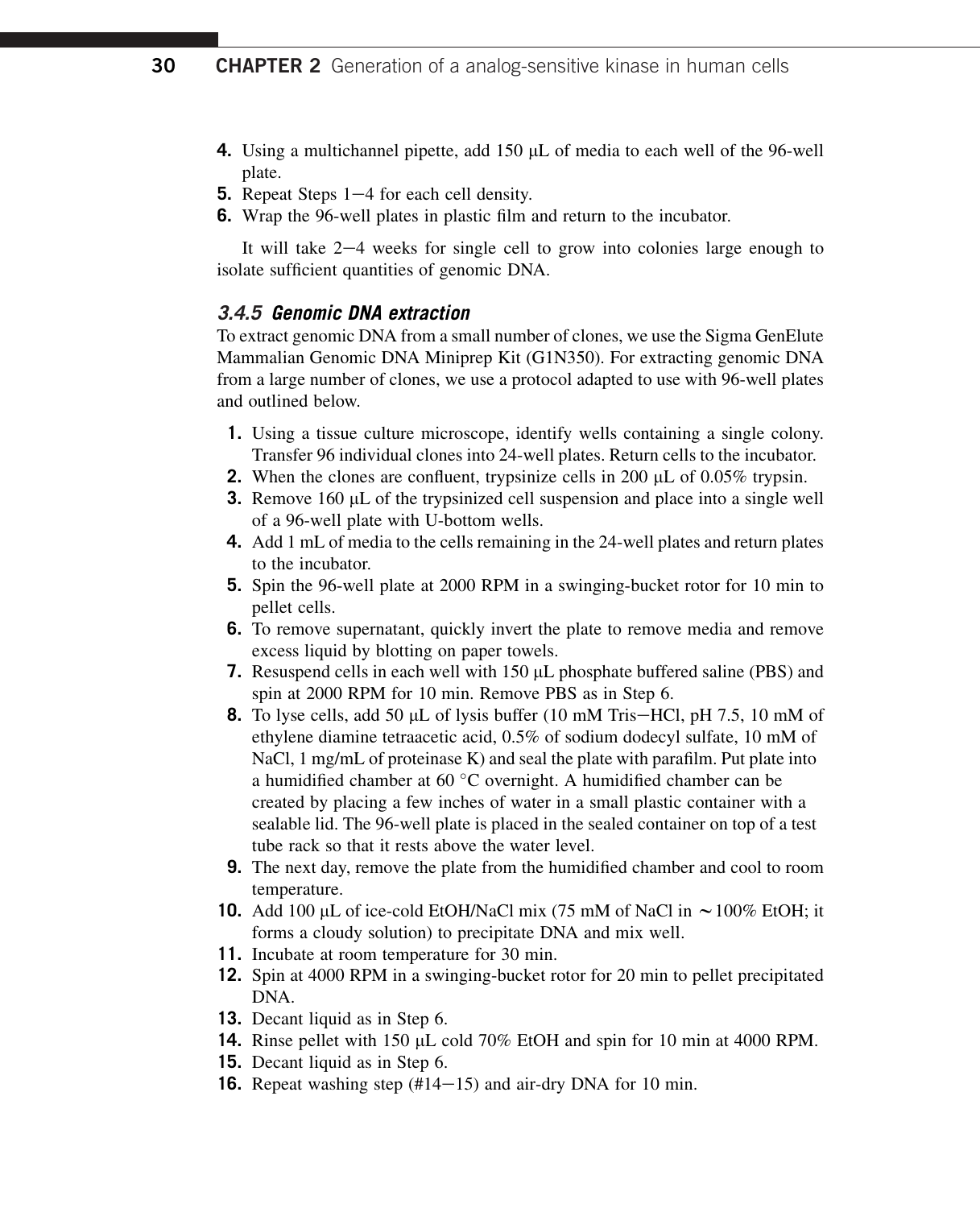- <span id="page-12-0"></span>**17.** Add 50  $\mu$ L TE, pH 8.0 (10 mM of Tris-HCl, pH 8.0, 1 mM EDTA) to genomic DNA pellet.
- **18.** Cover plate with parafilm and incubate at 50  $\degree$ C for 2 h.

Genomic DNA is ready for further screening or may be stored at  $4^{\circ}$ C until ready for use.

#### **3.4.6 Screening**

HDR can be tracked by PCR amplification of genomic DNA followed by restriction enzyme digest. Forward and reverse primers are designed to bind to regions of the genome outside of the homology arms of the repair template to amplify a region of  $250-1000$ -nt (Figure 3(A)). Primers are designed using the Primer3 program





(A) Forward and reverse screening primers (green (light gray in print versions)) should be designed to bind outside of the sequence of the repair template (gray). PCR-amplified Plk4<sup>AS</sup> alleles will be digested with the restriction enzyme AflIII whereas PIk4<sup>WT</sup> alleles will not. (B) Genomic DNA extracted from individual clones is PCR-amplified and subject to AflIII digestion. Clone 1 shows near complete digestion of the PCR product and is homozygous for the PIk4<sup>AS</sup> allele. Clones 3 and 7 show partial digestion of the PCR products and are heterozygous for the PIk4<sup>AS</sup> allele. Remaining clones were either not cut by SpCas9 or repaired through non-homologous end joining (NHEJ). The genomic DNA extraction or PCR failed for clone 5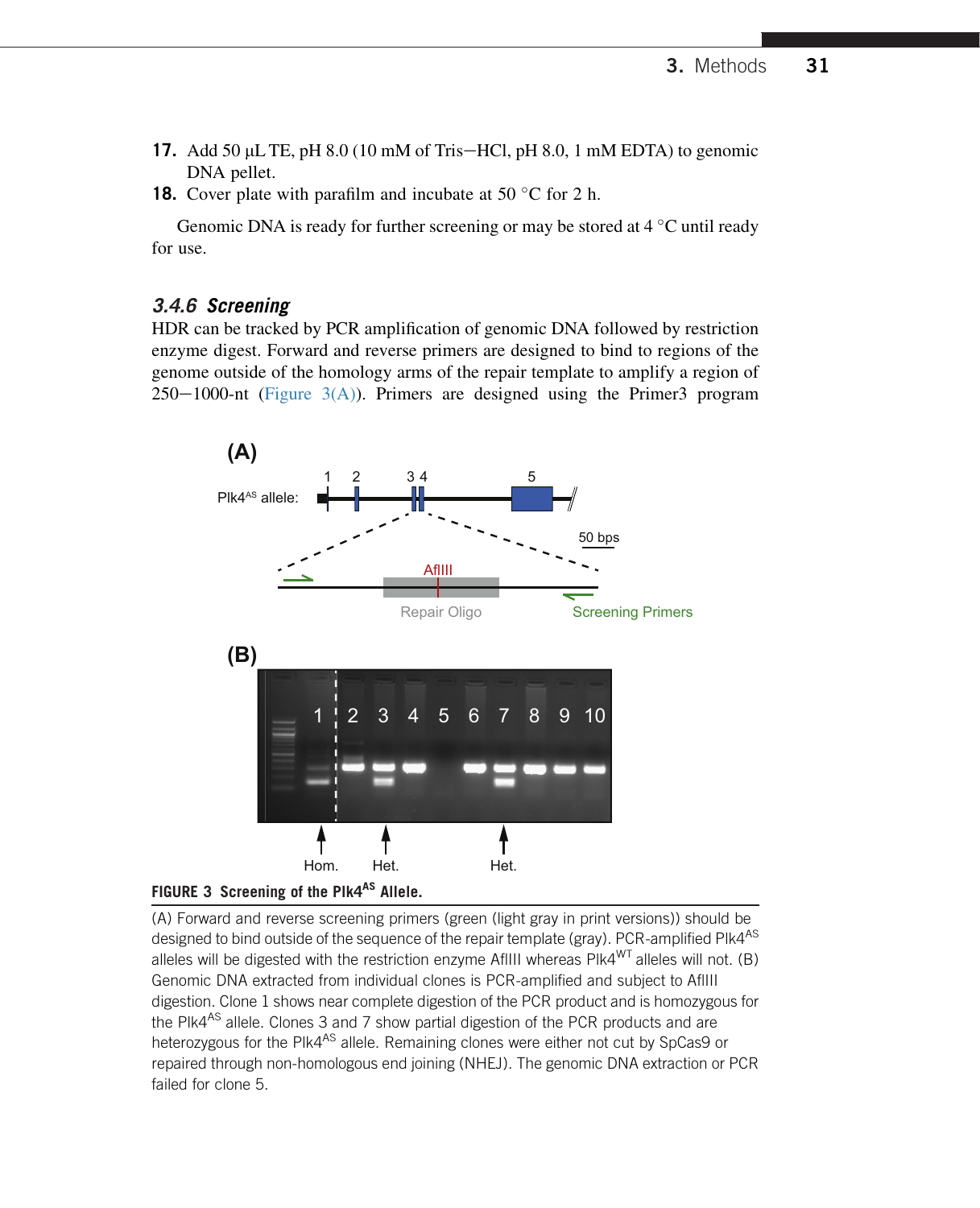([biotools.umassmed.edu\)](http://biotools.umassmed.edu). We recommend screening at least three different forward and reverse primers in all possible combinations to identify a primer pair that yields a strong and specific PCR product from low quantities of DNA (Figure  $3(B)$ ). In most cases, the PCR protocol outlined below produces good results. However, PCR optimization may be required.

#### **3.4.7 PCR amplification**

**1.** For each clone, add 2  $\mu$ L of genomic DNA to a single well of a 96-well plate. **2.** Prepare a master mix (100 reaction per plate) as follows:

| <b>a.</b> Molecular biology grade $H_2O$<br><b>b.</b> 5X GC buffer (www.neb.com)<br>c. Forward primer $(10 \mu M$ stock)<br><b>d.</b> Reverse primer $(10 \mu M$ stock)<br>e. dNTPs (stock with each dNTP at 10 mM)<br>f. Phusion polymerase (www.neb.com/) | 1120 µL<br>400 uL<br>100 uL<br>100 uL<br>40 µL<br>40 uL |
|-------------------------------------------------------------------------------------------------------------------------------------------------------------------------------------------------------------------------------------------------------------|---------------------------------------------------------|
|                                                                                                                                                                                                                                                             |                                                         |
|                                                                                                                                                                                                                                                             |                                                         |

**3.** Add 18  $\mu$ L of the master mix to each well, cover the plate with a piece of sealing film and perform a PCR reaction using the following parameters:

| a. $98 °C$             | 30 <sub>s</sub> |
|------------------------|-----------------|
| b. 98 $\degree$ C      | 10 <sub>s</sub> |
| c. $57^{\circ}$ C      | 15 <sub>s</sub> |
| d. $72^{\circ}$ C      | 2 kb/min        |
| e. Repeat steps b to d | 34X             |
| f. $72^{\circ}$ C      | 5 min           |
| g. $12^{\circ}$ C      | hold            |
|                        |                 |

The PCR product is ready for restriction enzyme digest (below).

#### **3.4.8 Restriction enzyme digest**

To determine whether a clone underwent HDR, the PCR product is digested with the restriction enzyme that was introduced into the repair template. If the genome underwent HDR with the repair template, digestion products smaller than the length of the amplicon will be observed (Figure  $3(B)$ ). Prepare a digestion for each clone's PCR product as below:

- 8.5 μL genomic PCR product
- 1 mL 10X restriction enzyme buffer [\(www.neb.com\)](http://www.neb.com)
- $0.5$  µL restriction enzyme

Note that for some restriction enzymes it is possible to perform the digestion directly in PCR buffer.

**4.** Incubate at  $37^{\circ}$ C for 2 h.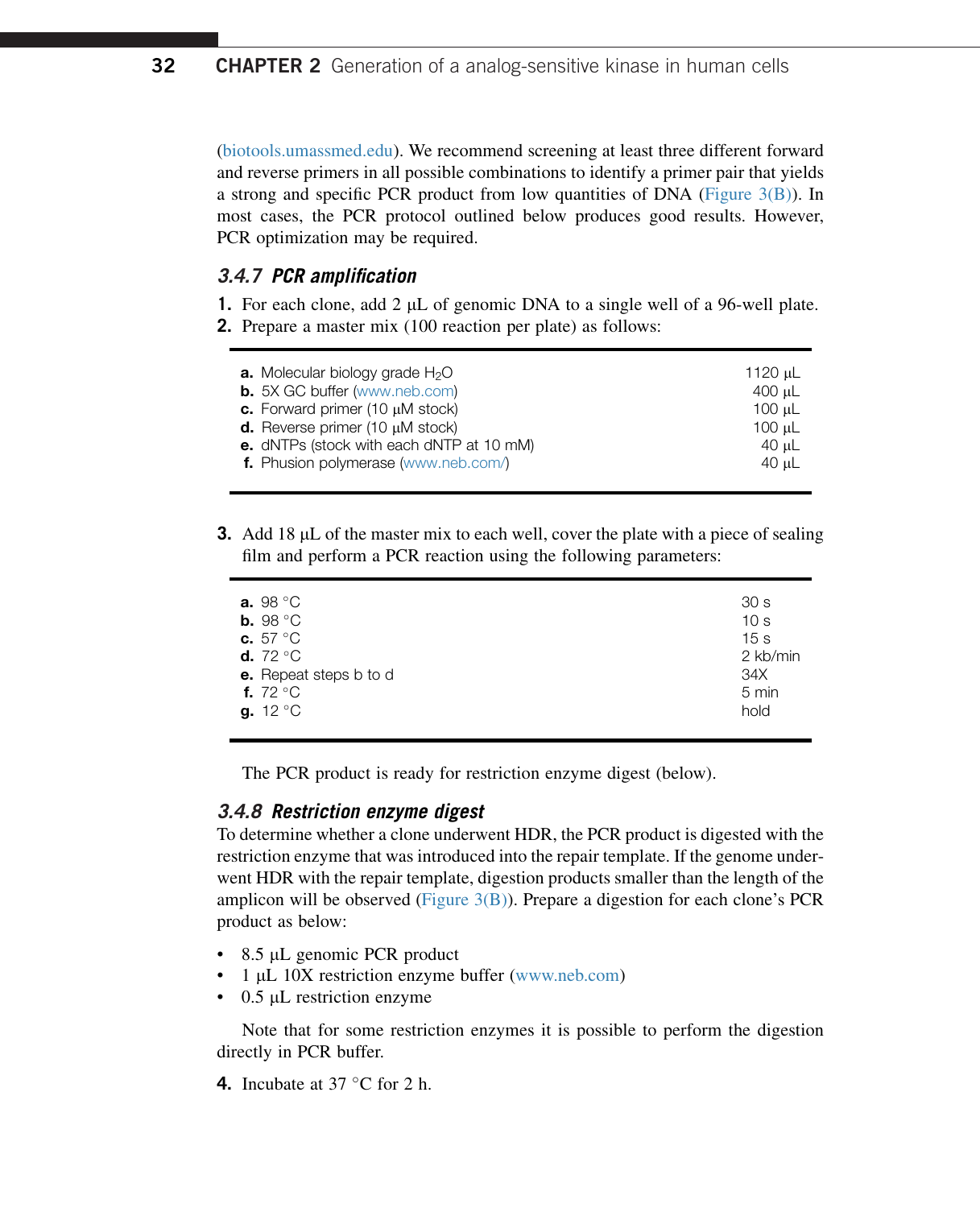- **5.** Add 10 µL of a DNA loading dye to each restriction enzyme digest and remaining undigested PCR products and load the entire samples into wells of a 2% agarose DNA gel.
- **6.** Run gel and image with a gel documentation system.

There are three possible results for each reaction (Figure  $3(B)$ ).

- **1. Only an undigested band:** There are two possibilities here [\(Figure 3\(B\)](#page-12-0), Lanes 2, 4, 6, 8, 9, and 10): (1) Both alleles are wild type. In this case SpCas9 may have failed to cut, or the DSB was repaired by HDR using the sister chromatid, rather than the repair template. (2) One or both alleles are mutated. The DSB was repaired through (NHEJ) resulting in the creation of InDels that prevent further SpCas9 cutting.
- **2.** Both undigested and digested bands: There are two possibilities here that are not mutually exclusive (Figure  $3(B)$ , Lanes 3 and 7). (1) The clone is heterozygous. In this case, the SpCas9/gRNA complex cleaved the genomic DNA and repaired one allele by HDR using the repair template. The other allele is either wild type or has been repaired by NHEJ. In our experience, many cells repair one allele by HDR using the repair template and the second allele undergoes NHEJ producing InDels. InDels frequently result in frameshift mutations that generate a null allele. (2) The cells are polyclonal. This may occur when two or more parental cells grow in a single well.
- **3.** Only (or mostly) digested bands: This clone is homozygous for insertion of the point mutation (Figure  $3(B)$ , Lane 1).

#### **3.4.9 Sequencing clones**

To verify insertion of the desired mutation, the undigested PCR product can be cloned into a vector for sequencing. We recommend using the ZeroBlunt<sup>®</sup> TOPO<sup>®</sup> Cloning Kit from Invitrogen, which allows for easy cloning of blunt-end PCR products into the pCR-Blunt II-TOPO vector. We usually sequence  $\sim$  10 clones to ensure coverage of both alleles.

Clones that are homozygous for the insertion of the point mutation can be taken forward for further analysis. However, heterozygous clones that contain a point mutation in one allele and a frameshift mutation in the second allele may also prove useful if the frameshift mutation creates a null allele.

## **4. FUNCTIONAL ANALYSIS**

Depending on the point mutation introduced and the predicted phenotype, a variety of assays can be conducted. In the case of an AS kinase, treatment with bulky ATP-analogs (1NM-PP1, 3 MB-PP1) should inhibit kinase activity. In this case, cells can be treated with varying concentrations  $(0.1-20 \mu M)$  of a bulky ATP-analog and assayed for kinase activity.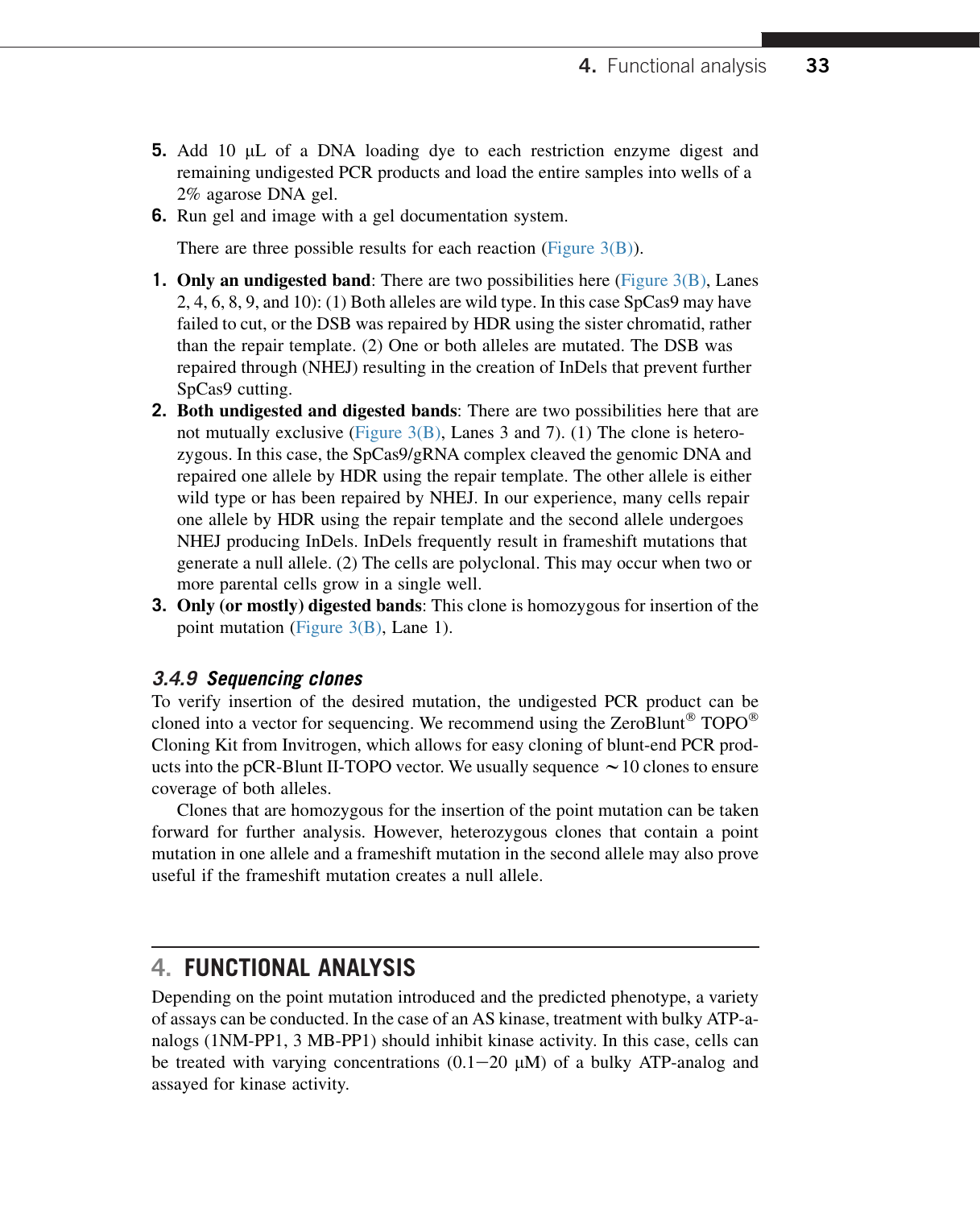## <span id="page-15-0"></span>**CONCLUSION**

The ease of use and high efficiency of the CRISPR/Cas9 system has propelled its use in genome engineering in a wide array of organisms and cultured cells ([Hsu et al.,](#page-16-0) [2014\)](#page-16-0). However, there is competition between NHEJ and HDR for DSB repair (Heyer, Ehmsen, & Liu, 2010). While NHEJ is well suited for disrupting gene expression, introducing precise alterations in the genome requires efficiently engaging the HDR machinery. Increasing the frequency with which DSBs are repaired by HDR will greatly facilitate genome editing applications. An additional consideration for using the CRISPR/SpCas9 system is the potential of off-target cutting and mutagenesis. This concern is elevated in cell lines where there is no opportunity to breed out unintended mutations. Evaluating and improving the specificity of CRISPR/SpCas9 genome editing remains an important future goal.

#### **REFERENCES**

- Bishop, A. C., Ubersax, J. A., Petsch, D. T., Matheos, D. P., Gray, N. S., Blethrow, J., et al. (2000). A chemical switch for inhibitor-sensitive alleles of any protein kinase. Nature, 407(6802), 395-401. [http://dx.doi.org/10.1038/35030148.](http://dx.doi.org/10.1038/35030148)
- Boch, J., Scholze, H., Schornack, S., Landgraf, A., Hahn, S., Kay, S., et al. (2009). Breaking the code of DNA binding specificity of TAL-type III effectors. Science, 326(5959), 1509-1512. [http://dx.doi.org/10.1126/science.1178811.](http://dx.doi.org/10.1126/science.1178811)
- Brouns, S. J., Jore, M. M., Lundgren, M., Westra, E. R., Slijkhuis, R. J., Snijders, A. P., et al. (2008). Small CRISPR RNAs guide antiviral defense in prokaryotes. Science, 321(5891), 960–964. [http://dx.doi.org/10.1126/science.1159689.](http://dx.doi.org/10.1126/science.1159689)
- [Capecchi, M. R. \(1989\). Altering the genome by homologous recombination.](http://refhub.elsevier.com/S0091-679X(15)00103-X/ref0025) Science, 244[\(4910\), 1288](http://refhub.elsevier.com/S0091-679X(15)00103-X/ref0025)-[1292](http://refhub.elsevier.com/S0091-679X(15)00103-X/ref0025).
- [Choulika, A., Perrin, A., Dujon, B., & Nicolas, J. F. \(1995\). Induction of homologous recom](http://refhub.elsevier.com/S0091-679X(15)00103-X/ref0030)[bination in mammalian chromosomes by using the I-SceI system of Saccharomyces](http://refhub.elsevier.com/S0091-679X(15)00103-X/ref0030) cerevisiae. Molecular and Cellular Biology,  $15(4)$ ,  $1968-1973$ .
- Christian, M., Cermak, T., Doyle, E. L., Schmidt, C., Zhang, F., Hummel, A., et al. (2010). Targeting DNA double-strand breaks with TAL effector nucleases. Genetics, 186(2), 757-761. [http://dx.doi.org/10.1534/genetics.110.120717.](http://dx.doi.org/10.1534/genetics.110.120717)
- Cong, L., Ran, F. A., Cox, D., Lin, S., Barretto, R., Habib, N., et al. (2013). Multiplex genome engineering using CRISPR/Cas systems. Science, 339(6121), 819-823. [http://dx.doi.org/](http://dx.doi.org/10.1126/science.1231143) [10.1126/science.1231143](http://dx.doi.org/10.1126/science.1231143).
- Deltcheva, E., Chylinski, K., Sharma, C. M., Gonzales, K., Chao, Y., Pirzada, Z. A., et al. (2011). CRISPR RNA maturation by trans-encoded small RNA and host factor RNase III. Nature, 471(7340), 602-607. <http://dx.doi.org/10.1038/nature09886>.
- Garneau, J. E., Dupuis, M. E., Villion, M., Romero, D. A., Barrangou, R., Boyaval, P., et al. (2010). The CRISPR/Cas bacterial immune system cleaves bacteriophage and plasmid DNA. Nature, 468(7320), 67-71. <http://dx.doi.org/10.1038/nature09523>.
- Heyer, W. D., Ehmsen, K. T., & Liu, J. (2010). Regulation of homologous recombination in eukaryotes. Annual Review of Genetics, 44, 113–139. [http://dx.doi.org/10.1146/annurev](http://dx.doi.org/10.1146/annurev-genet-051710-150955)[genet-051710-150955.](http://dx.doi.org/10.1146/annurev-genet-051710-150955)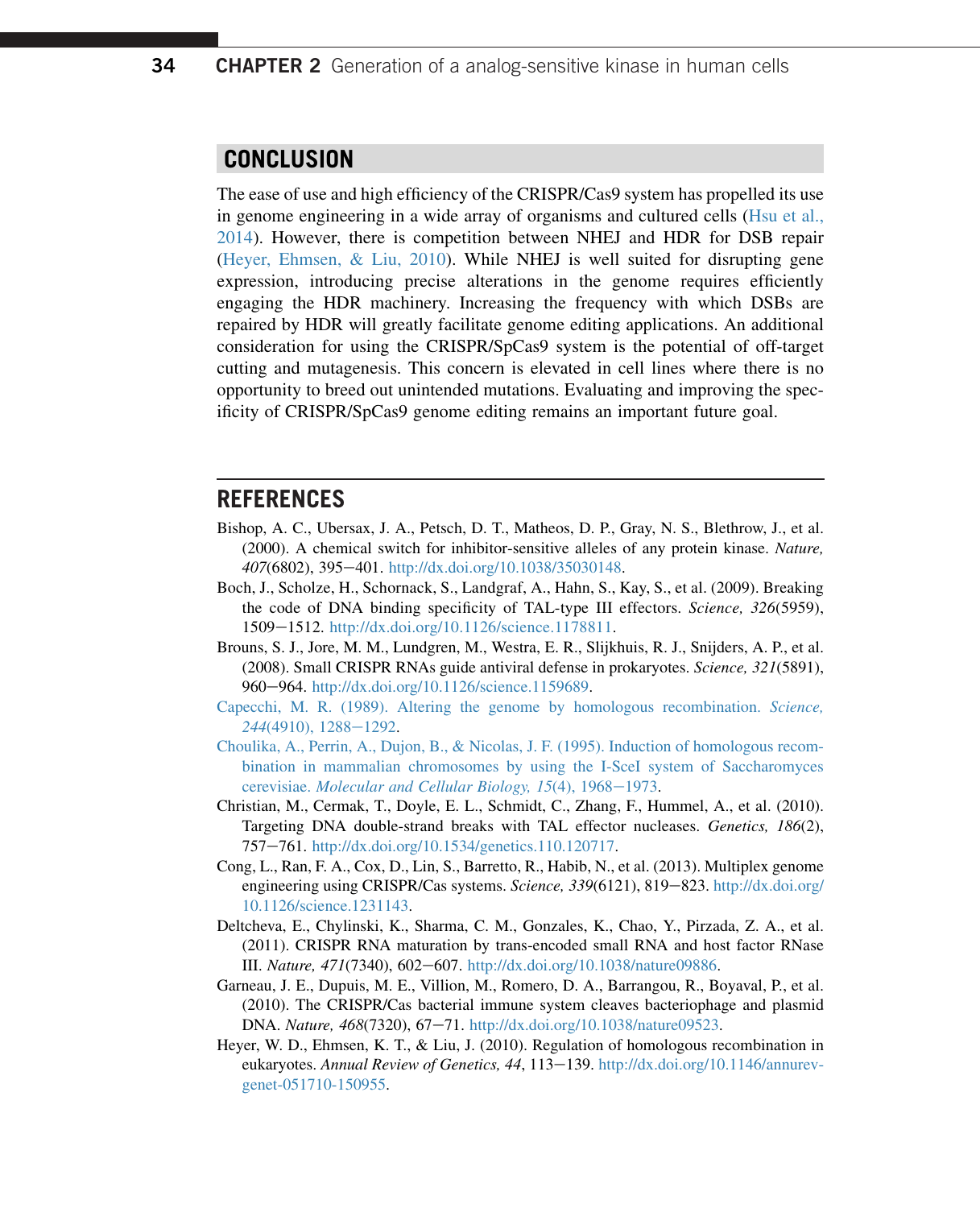- <span id="page-16-0"></span>Horvath, P., & Barrangou, R. (2010). CRISPR/Cas, the immune system of bacteria and archaea. Science, 327(5962), 167-170. <http://dx.doi.org/10.1126/science.1179555>.
- Hsu, P. D., Lander, E. S., & Zhang, F. (2014). Development and applications of CRISPR-Cas9 for genome engineering. Cell, 157(6), 1262–1278. <http://dx.doi.org/10.1016/j.cell.2014.05.010>.
- Hsu, P. D., Scott, D. A., Weinstein, J. A., Ran, F. A., Konermann, S., Agarwala, V., et al. (2013). DNA targeting specificity of RNA-guided Cas9 nucleases. Nature Biotechnology, 31(9), 827-832. [http://dx.doi.org/10.1038/nbt.2647.](http://dx.doi.org/10.1038/nbt.2647)
- Jiang, W., Bikard, D., Cox, D., Zhang, F., & Marraffini, L. A. (2013). RNA-guided editing of bacterial genomes using CRISPR-Cas systems. Nature Biotechnology, 31(3), 233–239. [http://dx.doi.org/10.1038/nbt.2508.](http://dx.doi.org/10.1038/nbt.2508)
- Jinek, M., Chylinski, K., Fonfara, I., Hauer, M., Doudna, J. A., & Charpentier, E. (2012). A programmable dual-RNA-guided DNA endonuclease in adaptive bacterial immunity. Science, 337(6096), 816-821. [http://dx.doi.org/10.1126/science.1225829.](http://dx.doi.org/10.1126/science.1225829)
- Lin, S., Staahl, B. T., Alla, R. K., & Doudna, J. A. (2014). Enhanced homology-directed human genome engineering by controlled timing of CRISPR/Cas9 delivery. eLife, 4. [http://](http://dx.doi.org/10.7554/eLife.04766) [dx.doi.org/10.7554/eLife.04766](http://dx.doi.org/10.7554/eLife.04766).
- [Liu, Y., Bishop, A., Witucki, L., Kraybill, B., Shimizu, E., Tsien, J., et al. \(1999\). Structural](http://refhub.elsevier.com/S0091-679X(15)00103-X/ref0090) [basis for selective inhibition of Src family kinases by PP1.](http://refhub.elsevier.com/S0091-679X(15)00103-X/ref0090) Chemistry & Biology, 6(9),  $671 - 678.$  $671 - 678.$  $671 - 678.$  $671 - 678.$
- Mali, P., Yang, L., Esvelt, K. M., Aach, J., Guell, M., DiCarlo, J. E., et al. (2013). RNA-guided human genome engineering via Cas9. Science,  $339(6121)$ ,  $823-826$ . [http://dx.doi.org/](http://dx.doi.org/10.1126/science.1232033) [10.1126/science.1232033](http://dx.doi.org/10.1126/science.1232033).
- Marraffini, L. A., & Sontheimer, E. J. (2010). CRISPR interference: RNA-directed adaptive immunity in bacteria and archaea. Nature Reviews Genetics,  $11(3)$ ,  $181-190$ . [http://](http://dx.doi.org/10.1038/nrg2749) [dx.doi.org/10.1038/nrg2749](http://dx.doi.org/10.1038/nrg2749).
- Miller, J. C., Holmes, M. C., Wang, J., Guschin, D. Y., Lee, Y. L., Rupniewski, I., et al. (2007). An improved zinc-finger nuclease architecture for highly specific genome editing. *Nature* Biotechnology, 25(7), 778-785. [http://dx.doi.org/10.1038/nbt1319.](http://dx.doi.org/10.1038/nbt1319)
- Miller, J. C., Tan, S., Qiao, G., Barlow, K. A., Wang, J., Xia, D. F., et al. (2011). A TALE nuclease architecture for efficient genome editing. Nature Biotechnology, 29(2), 143-148. [http://dx.doi.org/10.1038/nbt.1755.](http://dx.doi.org/10.1038/nbt.1755)
- Mojica, F. J., Diez-Villasenor, C., Garcia-Martinez, J., & Almendros, C. (2009). Short motif sequences determine the targets of the prokaryotic CRISPR defence system. Microbiology, 155(Pt 3), 733-740. <http://dx.doi.org/10.1099/mic.0.023960-0>.
- Moscou, M. J., & Bogdanove, A. J. (2009). A simple cipher governs DNA recognition by TAL effectors. Science, 326(5959), 1501. <http://dx.doi.org/10.1126/science.1178817>.
- [Plessis, A., Perrin, A., Haber, J. E., & Dujon, B. \(1992\). Site-specific recombination deter](http://refhub.elsevier.com/S0091-679X(15)00103-X/ref0125)[mined by I-SceI, a mitochondrial group I intron-encoded endonuclease expressed in the](http://refhub.elsevier.com/S0091-679X(15)00103-X/ref0125) [yeast nucleus.](http://refhub.elsevier.com/S0091-679X(15)00103-X/ref0125) Genetics,  $130(3)$ ,  $451-460$  $451-460$ .
- Ran, F. A., Hsu, P. D., Wright, J., Agarwala, V., Scott, D. A., & Zhang, F. (2013). Genome engineering using the CRISPR-Cas9 system. Nature Protocols,  $8(11)$ ,  $2281-2308$ . [http://dx.doi.org/10.1038/nprot.2013.143.](http://dx.doi.org/10.1038/nprot.2013.143)
- [Rouet, P., Smih, F., & Jasin, M. \(1994\). Introduction of double-strand breaks into the genome](http://refhub.elsevier.com/S0091-679X(15)00103-X/ref0135) [of mouse cells by expression of a rare-cutting endonuclease.](http://refhub.elsevier.com/S0091-679X(15)00103-X/ref0135) Molecular and Cellular  $Biology, 14(12), 8096 - 8106.$  $Biology, 14(12), 8096 - 8106.$  $Biology, 14(12), 8096 - 8106.$
- [Rudin, N., Sugarman, E., & Haber, J. E. \(1989\). Genetic and physical analysis of double](http://refhub.elsevier.com/S0091-679X(15)00103-X/ref0140)[strand break repair and recombination in](http://refhub.elsevier.com/S0091-679X(15)00103-X/ref0140) Saccharomyces cerevisiae. Genetics, 122(3), [519](http://refhub.elsevier.com/S0091-679X(15)00103-X/ref0140)-[534](http://refhub.elsevier.com/S0091-679X(15)00103-X/ref0140).